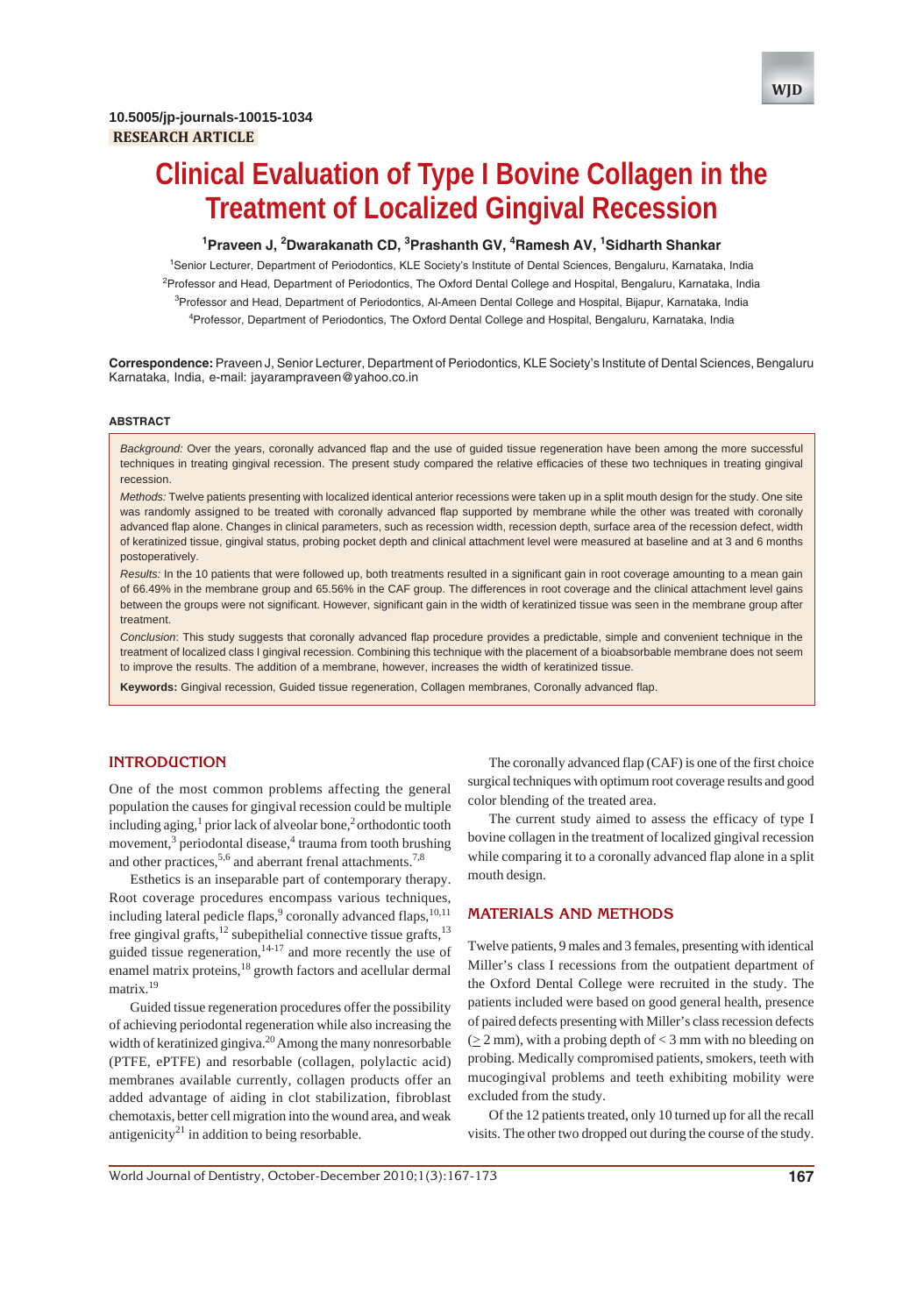#### *Praveen J et al*

One defect from each pair was randomly selected to be treated by a coronally positioned flap only or coronally positioned flap supported by a collagen membrane. The presterilized collagen membrane manufactured by Central Leather Research Institute, Chennai, India was opened only at the time of surgery.

Scaling and root planing of all the teeth were performed and 4 weeks after which re-evaluation of the sites was done. All the teeth treated in the study were maxillary canines.

Following initial therapy, study models and defect photographs were taken. Measurements were performed at baseline, 3 and 6 months. The parameters checked were width of the recession and depth of the recession, surface area of the defect, width of the keratinized gingiva present apical to the recession, plaque index<sup>22</sup> and gingival index.<sup>23</sup> Clinical attachment level and probing depths were only recorded at baseline and at 6 months.

Surface area of the defect was determined by superimposing a graph sheet over the recession defect.

The percentage of root coverage was calculated according to the following formula:17

 Preoperative recession area – Postoperative recession area  $\frac{100 \text{ p} \cdot \text{m}}{\text{Preoperative recession area}} \times 100$ 

The probing depth and clinical attachment level were measured on three aspects (mesiobuccal, mid-buccal and distobuccal) using a William's periodontal probe rounded off to the nearest millimeter.

#### **Surgical Protocol**

Following local anesthesia, with 2% lignocaine containing adrenaline at a concentration of 1:200,000, an intrasulcular incision and two diverging vertical incisions extending beyond the mucogingival junction were placed with a blade number 15. A partial thickness flap was elevated beyond the mucogingival junction. The adjoining interdental papillae were stripped off the epithelium with a blade number 11 to obtain abut joint. The exposed root surfaces were thoroughly planed using curettes.

At the membrane-designated site, the membrane was trimmed so as to cover 2 to 4 mm of bone apical to the defect and 1mm short of the CEJ in the coronal direction. The membrane was trimmed short of the CEJ to prevent membrane exposure in the postoperative healing period due to shrinkage of the flap. The membrane was then placed over the defect and sutured (Figs 1 to 4).

At the site treated by coronally advanced flap alone (CAF), the same procedure was followed except that no membrane was placed.

In both instances, the flap was positioned coronally and sutured with an absorbable suture (Vicryl<sup>TM</sup>, Johnson and Johnson).

A periodontal dressing was used to protect the surgical area in all cases. Antibiotic therapy was prescribed consisting of a



**Fig. 1:** Recession in relation to 13 prior to treatment with membrane



**Fig. 2:** Incisions given, partial thickness flap raised in relation to 13



**Fig. 3:** Membrane placed over the defect

regimen of Amoxicillin 500 mg thrice daily for 5 days. The analgesic regimen consisted of 400 mg of Ibuprofen given thrice daily for three days. Placed on a regimen of 0.2% chlorhexidine twice daily, all patients were instructed to abstain from brushing

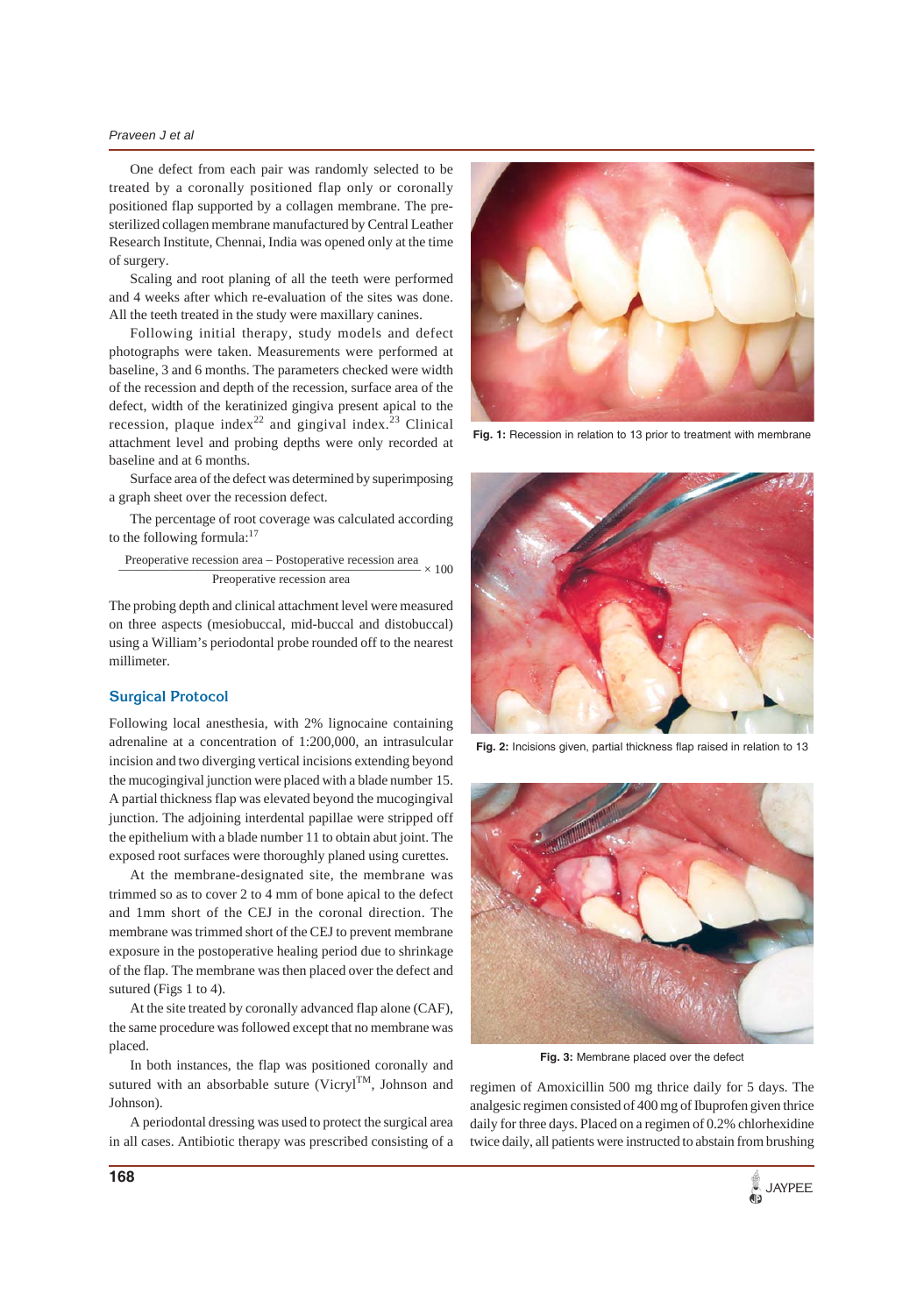

*Clinical Evaluation of Type I Bovine Collagen in the Treatment of Localized Gingival Recession*



**Fig. 4:** Flap coronally anchored and sutured



**Fig. 7:** Six months postoperative view



**Fig. 5:** One week postoperative view



**Fig. 6:** Three months postoperative view

at the surgical site for at least four weeks. The patients were recalled weekly for the first month, and then at 3 and 6 months (Figs 5 to 7).

#### **Statistical Methods**

Chi-square and Fisher exact test were used to test the significance of homogeneity of sex distribution between membrane and CAF group. The student t-test/Mann Whitney U test was used to find the significance of study parameters between membrane and CAF group.

Repeated measures ANOVA was used to find the significance of study parameters from baseline through 3 and 6 months.

# **RESULTS**

All the patients received the surgery well and there were no complications, such as infection, bleeding, swelling or excessive pain. None of the patients presented with any sign of rejection of the membrane, exposure of the membrane, allergic reactions or any other untoward events. Healing was uneventful in all the sites treated.

The study group comprised of seven male and three female patients with the mean age being 34.7 years (range 21-55).

The mean plaque scores at baseline 3 and 6 months were maintained at  $0.78 \pm 0.22$ ,  $0.90 \pm 0.29$  and  $0.95 \pm 0.19$ respectively for the membrane group and  $0.78 \pm 0.22$ ,  $0.90 \pm 0.22$ 0.29 and  $0.83 \pm 0.33$  respectively for the CAF group respectively. The mean gingival index scores at baseline 3 and 6 months were  $0.83 \pm 0.35$ ,  $0.90 \pm 0.47$  and  $0.97 \pm 0.29$ respectively for the membrane group and  $0.83 \pm 0.35$ ,  $0.90 \pm 0.47$  and  $0.93 \pm 0.33$  respectively for the CAF group. There was no statistically significant difference comparatively in the two groups with either of these parameters.

#### **Probing Depth**

The mean probing depth in the membrane group was  $1.60 \pm$ 0.69 mm at baseline, which measured  $1.70 \pm 0.67$  mm at the end of the study. Similarly, the mean probing depth that measured  $1.60 \pm 0.84$  mm in the CAF group at baseline became  $1.50 \pm 0.53$  mm at the end of 6 months. Neither of these variations were statistically significant. There was no significant difference in probing depths between the two groups either at baseline or at the end of the study period.

World Journal of Dentistry, October-December 2010;1(3):167-173 **169**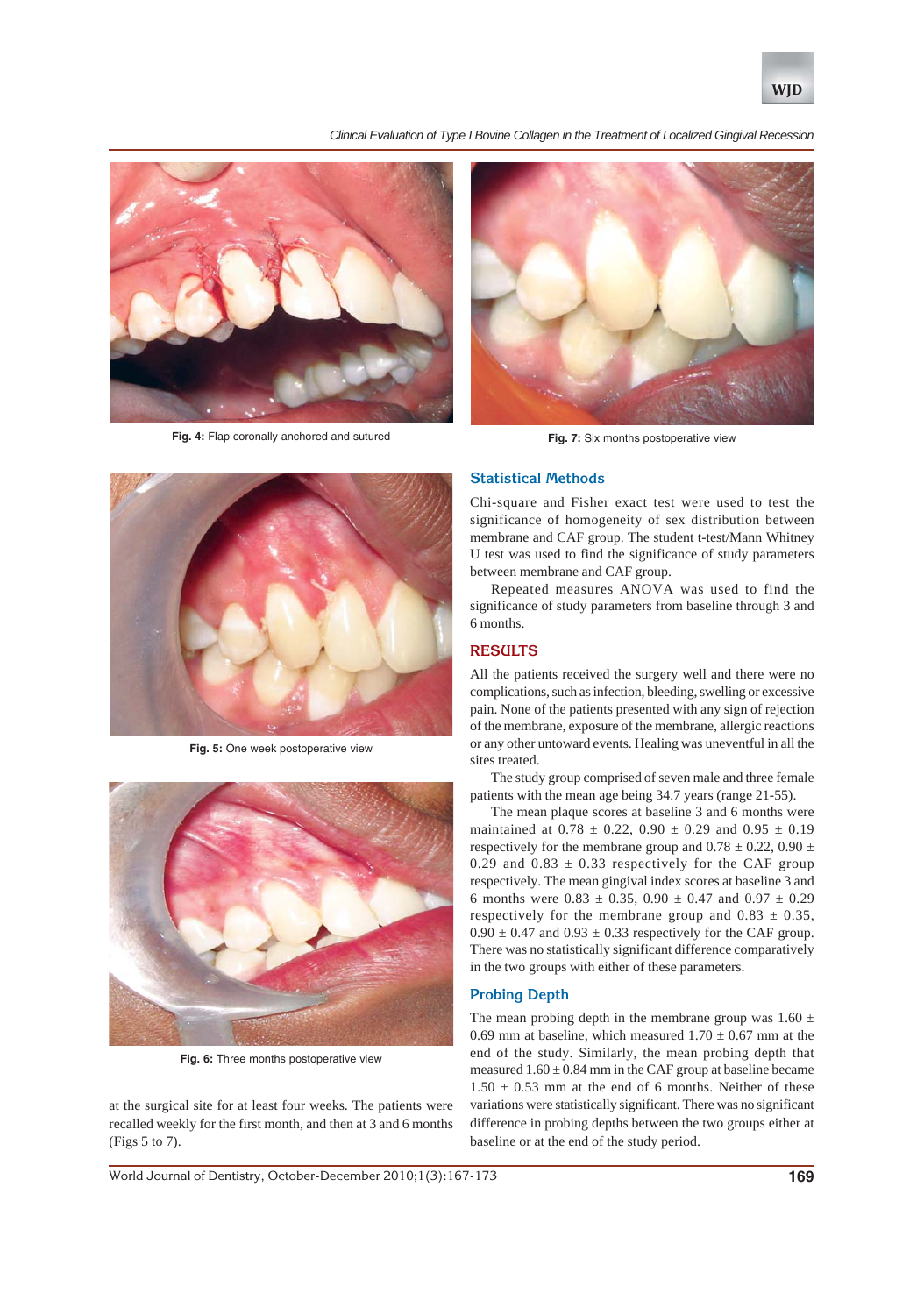#### **Clinical Attachment Level**

The clinical attachment level (CAL) in the membrane group, which showed a mean of  $4.20 \pm 1.14$  mm at baseline became  $2.20 \pm 0.78$  mm at the end of the study period, showing a mean gain of 2 mm and amounting to an improvement of 47.6% (Graph 1). In the CAF group, the mean CAL gain, which was 4.50  $\pm$  0.71 mm at baseline improved to a mean of 2.80  $\pm$ 0.79 mm by the end of the study. This amounted to a mean gain of 37.8%. Both of these variations were statistically highly significant ( $p = 0.001$ ). However, when the two groups were compared for the gain in CAL, the differences were not statistically significant.



**Graph 1:** Clinical attachment level at baseline and 6 months

#### **Width of Keratinized Gingiva**

The mean width of keratinized gingiva in the membrane treated group at baseline, which was  $3.30 \pm 1.06$  mm, increased to  $4.90 \pm 0.88$  mm at the end of 3 months and this increased width was maintained throughout the study. This amounted to 48.48%, which was statistically highly significant. While in the CAF group, the width of keratinized gingiva was  $3.20 \pm 0.79$  mm at baseline, which marginally increased to a mean of  $3.50 \pm 0.75$ mm at the end of the study. This slight increase (9.37%) was not considered to be statistically significant (Graph 2).

A statistically highly significant increase in the width of keratinized gingiva was seen in the membrane group when compared to the CAF group.



**Graph 2:** Width of keratinized tissue (WKT) at baseline, 3 months and 6 months in both the groups

#### **Recession Width**

The mean recession width in the membrane group was  $3.60 \pm$ 0.69 mm at baseline, which decreased to  $2.65 \pm 1.49$  mm at 3 months and  $2.45 \pm 1.42$  mm at 6 months postoperatively. The change was statistically significant ( $p = 0.026$ ) with the improvement in width being 31.9%. In the CAF group, the mean width of the recession at baseline was  $3.70 \pm 0.67$  mm. This value decreased to  $2.85 \pm 1.00$  mm and  $2.45 \pm 1.07$  mm at 3 and 6 months postoperative respectively. The p-value was 0.016, which was significant. A change of 33.8% in recession width was noted at the 6-month examination (Graph 3).

No difference was noted in reduction of recession width when the membrane and CAF groups were compared.



**Graph 3:** Recession width in both groups at baseline, 3 and 6 months

#### **Recession Depth**

The mean recession depth in the membrane group was  $3.00 \pm$ 0.82 mm at baseline, which decreased to  $1.05 \pm 0.59$  mm at 3 and 6 months postoperatively. The change was statistically significant ( $p = 0.001$ ) with the reduction in depth being 65%. In the CAF group, the mean depth of the recession at baseline was  $3.00 \pm 0.47$  mm. This value decreased to  $1.35 \pm 0.75$  mm at 3 and 6 months postoperatively. The p-value was < 0.001, which was highly significant. A change of 55% in recession depth was noted at the 6-month examination (Graph 4).

As with recession width, no difference was noted in the reduction of the mean recession depth when the membrane and CAF groups were compared.

## **Surface Area**

The membrane group showed a baseline surface area of  $9.55 \pm$ 1.80 mm<sup>2</sup>, which decreased to  $3.50 \pm 2.71$  mm<sup>2</sup> at 3 months and to  $3.20 \pm 2.43$  mm<sup>2</sup> at 6 months postoperatively. The change was statistically significant ( $p < 0.001$ ) and amounted to an increase of 66.49%. The CAF group showed a surface area of 10.60  $\pm$  1.48 mm<sup>2</sup> at baseline which decreased to 4.20  $\pm$ 2.06 mm<sup>2</sup> at 3 months and to  $3.65 \pm 2.28$  mm<sup>2</sup> at 6 months postoperatively. This change was statistically significant amounting to an improvement of 65.56% (Graph 5).

As with recession width and depth, no difference was observed when the membrane group was compared to the CAF group at 3 months ( $p = 0.523$ ) and at 6 months ( $p = 0.65$ ).

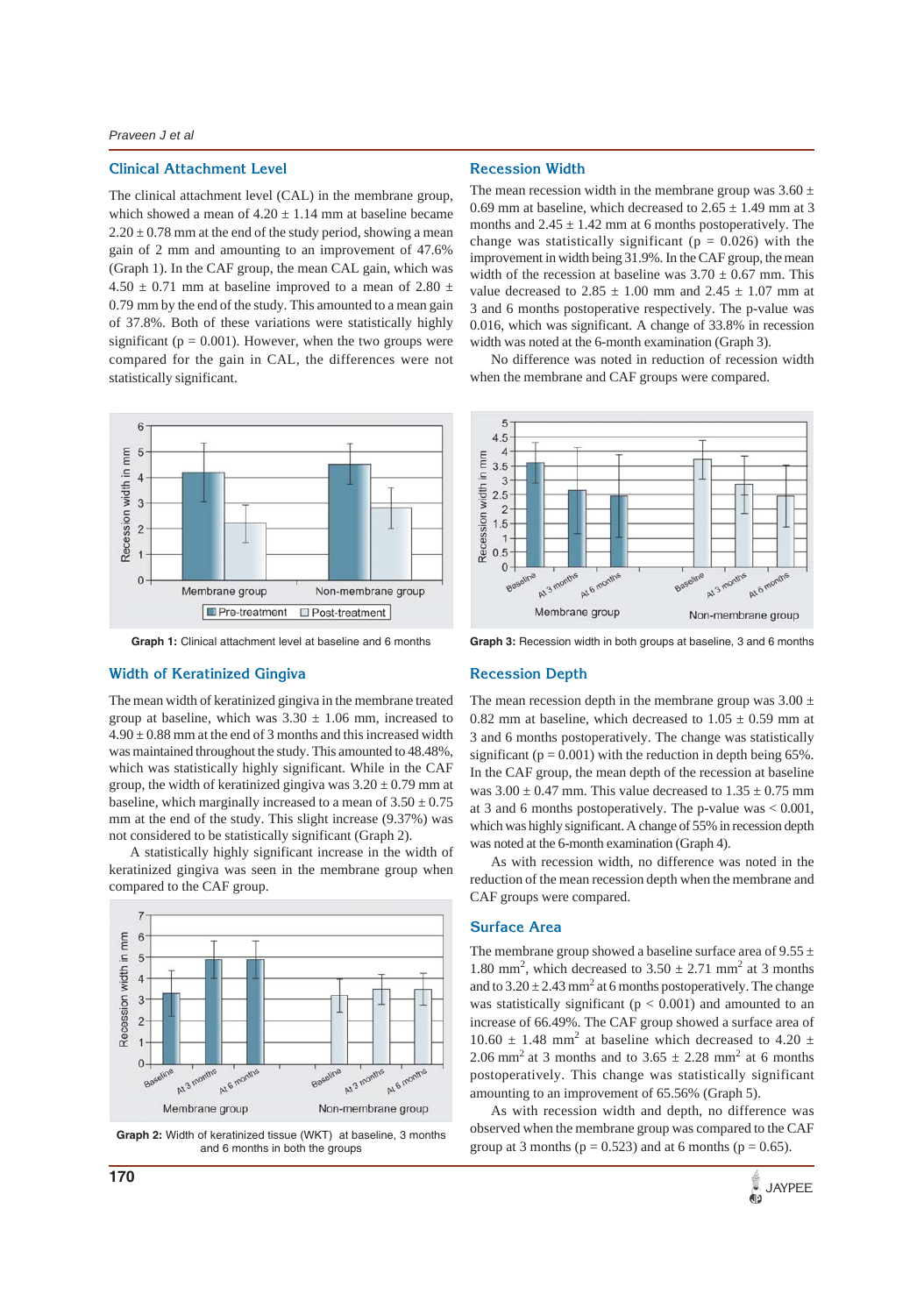

#### *Clinical Evaluation of Type I Bovine Collagen in the Treatment of Localized Gingival Recession*



**Graph 4:** Recession depth at baseline, 3 months and 6 months



**Graph 5:** Surface area at baseline, 3 months and 6 months

## **Percentage of Root Coverage**

Out of the 10 sites treated with membrane, one site showed complete root coverage. The mean percentage of root coverage seen in the membrane group at 3 months was  $60.82 \pm 27.80\%$ , which marginally increased to  $64.50 \pm 25.89\%$  at 6 months postoperatively. In the CAF group, the mean percentage of root coverage was  $61.00 \pm 22.34\%$  at 3 months and  $64.60 \pm 23.70\%$ at 6 months postoperatively (Graph 6).

#### **DISCUSSION**

In the present controlled clinical trial, a randomized split mouth protocol was selected with the occurrence of similar defects on contralateral teeth. The patients were recalled at 1 week, 2 weeks, 1 month, 3 months and 6 months. At the one-week and two-week recall, careful supragingival scaling was done, taking care not to disturb the flap during healing. This was the routine protocol followed in all cases, as done in previous studies.<sup>11,24-2</sup>

The 3-month and 6-month data of the study showed that both treatments were equally effective. At 6 months, both treatments resulted in significant gain in root coverage by way of reduction in recession width, recession depth, surface area of the defect and gain in clinical attachment level (Figs 8 to 11). Plaque index, gingival index and probing depth showed no significant differences in either of the groups before and after treatment.

The clinical attachment level significantly increased in both the treatment groups at 6-month examination. No significant



Graph 6: Percentage of root coverage



**Fig. 8:** Recession in relation to 23 prior to treatment



**Fig. 9:** The same tooth seen 6 months after treatment with CAF and membrane. Note the increase in the width of keratinized mucosa

differences were found when the attachment levels were compared between the groups, which agrees with other studies.  $^{16,28}$ 

The recession width and depth, and the surface area of the defect decreased in the membrane and CAF groups respectively. No significant differences were observed when the results of the treatment modalities were compared. While the results of the current study (66.49 and 65.56% in the membrane and CAF groups respectively) did not agree with some studies,  $30,31$  they concurred with other studies.<sup>16,28</sup>

World Journal of Dentistry, October-December 2010;1(3):167-173 **171**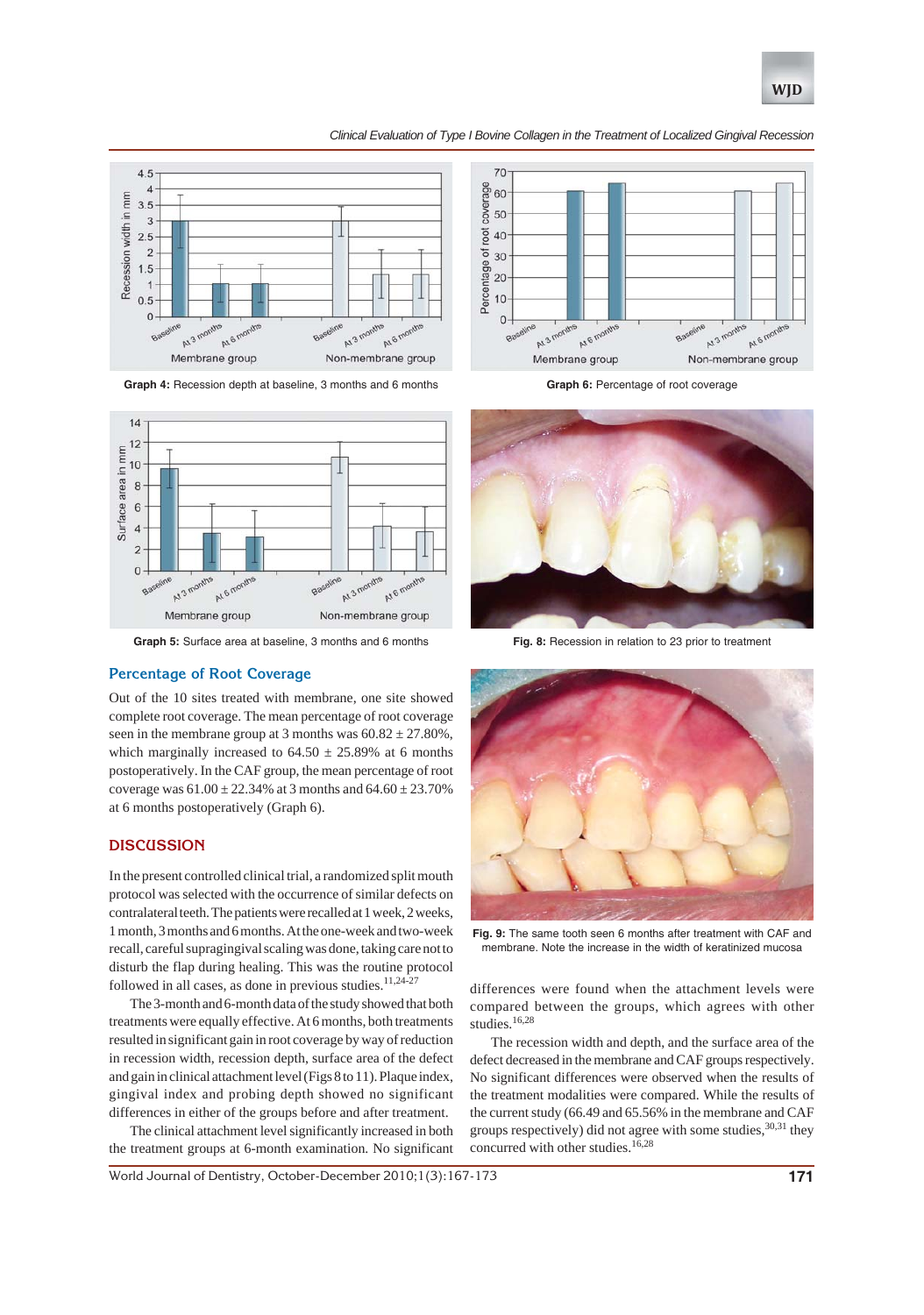

**Fig. 10:** Preoperative view of recession in relation to 13



**Fig. 11:** Same tooth seen 6 months after being treated with CAF alone

The membrane group showed a mean increase in root coverage percentage of 60.82% at 3 months and 64.50% at 6 months respectively. The CAF group showed an increase of 61.00 and 64.60 % at 3 months and 6 months respectively. These figures, while not in agreement with studies by Pini Prato et  $a^{28}$  and Zuchelli et  $a^{29}$  showing 80-100% root coverage, do agree with studies done by Trombelli et  $al^{30,31}$  and by Leknes et al<sup>16,27</sup> which show mean root coverage of 55 to 65%. Studies utilizing coronally advanced flap, show a mean defect coverage ranging from 50 to 98% with a mean for all studies being 78%. Similarly studies utilizing bioabsorbable barriers show mean defect coverage ranging from 45 to 94% with a mean for all studies being 72%. The results of the present study, albeit not up to generally expected levels, still do fall within results published by the AAP in 2005. 32

Among all the parameters measured, the only significant difference between the treatment groups was seen when the width of keratinized gingiva was compared. An increase in the width of keratinized gingiva has been reported following GTR

procedures in other studies as well.<sup>16,17,28</sup> However, other studies showed only a modest gain in the width of keratinized gingiva when similar defects were treated with membranes.<sup>30,31</sup>

The 6-month data indicated that both treatments resulted in similar and significant gain in root coverage, amounting to 66.49% in the membrane group and 65.56% in the CAF group. Root coverage of up to 73% was reported with nonresorbable membranes in similar buccal recession defects in other studies.<sup>28,29</sup>

One variable that was difficult to control was flap thickness. Pini Prato et al found that flap thickness > 0.8 mm was associated with complete root coverage while flaps thinner than this were associated with only partial root coverage.26 Some of the cases had thin gingiva and this could have been a significant predictor in determining the root coverage.

Unlike most studies, which measure root coverage by linear measurements,16,28-31 the current study attempted to measure root coverage more volumetrically by calculating the surface area.

Histological analysis of the type of attachment formed from the two treatments instituted was beyond the scope of this study. One would suspect, based on other studies, that the type of attachment obtained from guided tissue regeneration is a new connective tissue attachment,while that obtained from coronally advanced flap is a long junctional epithelium.<sup>33</sup>

#### **CONCLUSION**

The results of the current study show that coronally advanced flap procedures offer a simple and reliable treatment alternative as root coverage procedures in class I recession type defects. Combining this technique with the placement of a collagen membrane does not seem to improve the results in terms of root coverage. However, in sites where membrane was placed there was significant augmentation of keratinized gingiva. Both treatment procedures are highly technique sensitive, and their success depends upon a number of factors, which include the presence or absence of root prominences, thickness of the gingiva, level of interdental papilla, flap being sutured without tension and most importantly proper patient compliance. It is only when all these factors are fulfilled that these techniques become predictable.

#### **REFERENCES**

- 1. Albandar JM, Kingman A. Gingival recession, gingival bleeding, and dental calculus in adults over 30 years. J Periodontol 1999;70:30.
- 2. Watson PJ. Gingival recession. J Dent Res 1984;12:29.
- 3. Wennstrom JL. Some periodontal tissue reactions to orthodontic tooth movement in monkeys. J Clin Periodontol 1987;14:121.
- 4. Baker DL, Seymour GJ. The possible pathogenesis of gingival recession. J Clin Periodontol 1976;3:208.
- 5. Ozkavaf A, Berberoglu A. An unusual case of gingival recession. J Periodontol 2000;71:1767.